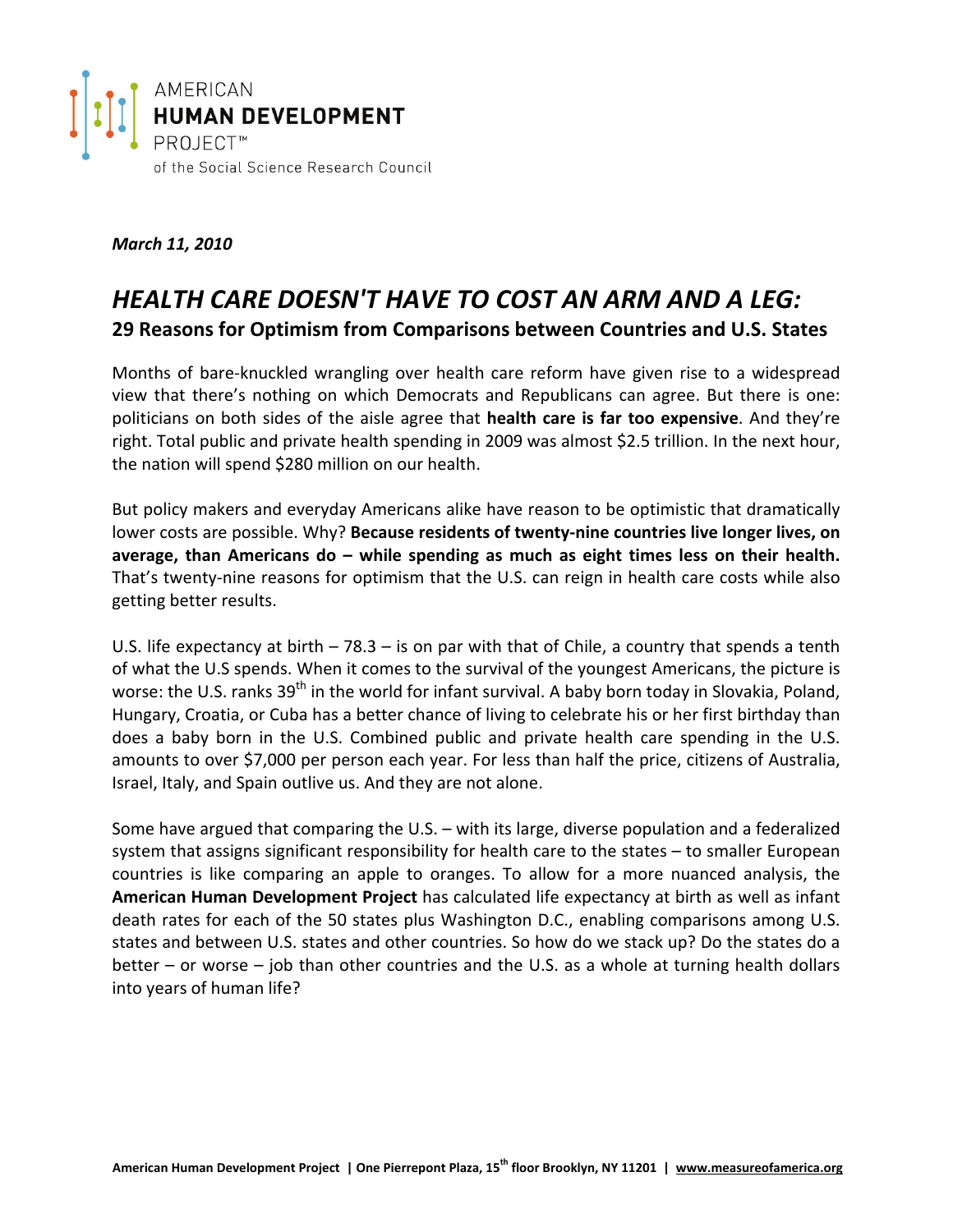## **KEY FINDINGS**

Life expectancy by state ranges from 81.1 years in Hawaii to 74.3 years in Mississippi, a span of eight years. Spending ranges from \$4,124 per person annually in Utah to more than double that sum – \$8,614 – in Washington, D.C. Tables in the appendix rank U.S. states and 80 countries by life expectancy at birth (Table 1), infant death rate (Table 2), and health expenditures per per‐ son (Table 3).

## **Life expectancy:**

- Life expectancy in Hawaii (81.1 years) approaches that of top-ranked Japan (82.3 years), but Japan spends half what Hawaii does.
- Delaware and Cuba have the same life expectancy (78 years), but Cuba spends nine times less per person.
- Life expectancy in Alabama (74.8 years) and Louisiana (74.7 years) is comparable to that of Ecuador, yet spending in Ecuador is about 13 times less.
- Albanians live longer than residents of eight U.S. states (Alabama, Arkansas, Kentucky, Louisiana, Mississippi, Oklahoma, Texas, and West Virginia) and Washington, D.C., but Albania spends between 12 and 21 times less than each.

## **Infant deaths:**

- Thirty nations, including less affluent countries like Portugal, Slovenia, and Malta, have a lower infant death rate than Washington State, which has the lowest rate of infant death among U.S. states. Estonia, whose rate of 4.8 infant deaths per 1,000 live births is comparable to Washington's, spends about a fifth of what Washington spends on health.
- The nation's capital, which has the highest infant mortality rate in the nation (12.1 in‐ fant deaths per 1,000 live births) does only marginally better than Belarus (12.4), de‐ spite spending 13 times more on health care.

This research makes plain that Americans are paying top dollar for mediocre results. **But it also shows that, in the U.S. case, there is no relationship between higher health spending and bet‐ ter health outcomes.** Among very poor countries, small changes in health care expenditures are associated with large changes in life expectancy, since roughly a third of deaths are among chil‐ dren who die for want of low‐cost interventions like immunizations and safe water. This is not the case among high-income countries like the U.S., where the leading causes of death are chronic conditions like heart disease and cancer. Here, good health depends upon a host of in‐ terrelated factors, from access to care, to the physical and social environments in which we live, to the decisions we make in our daily lives.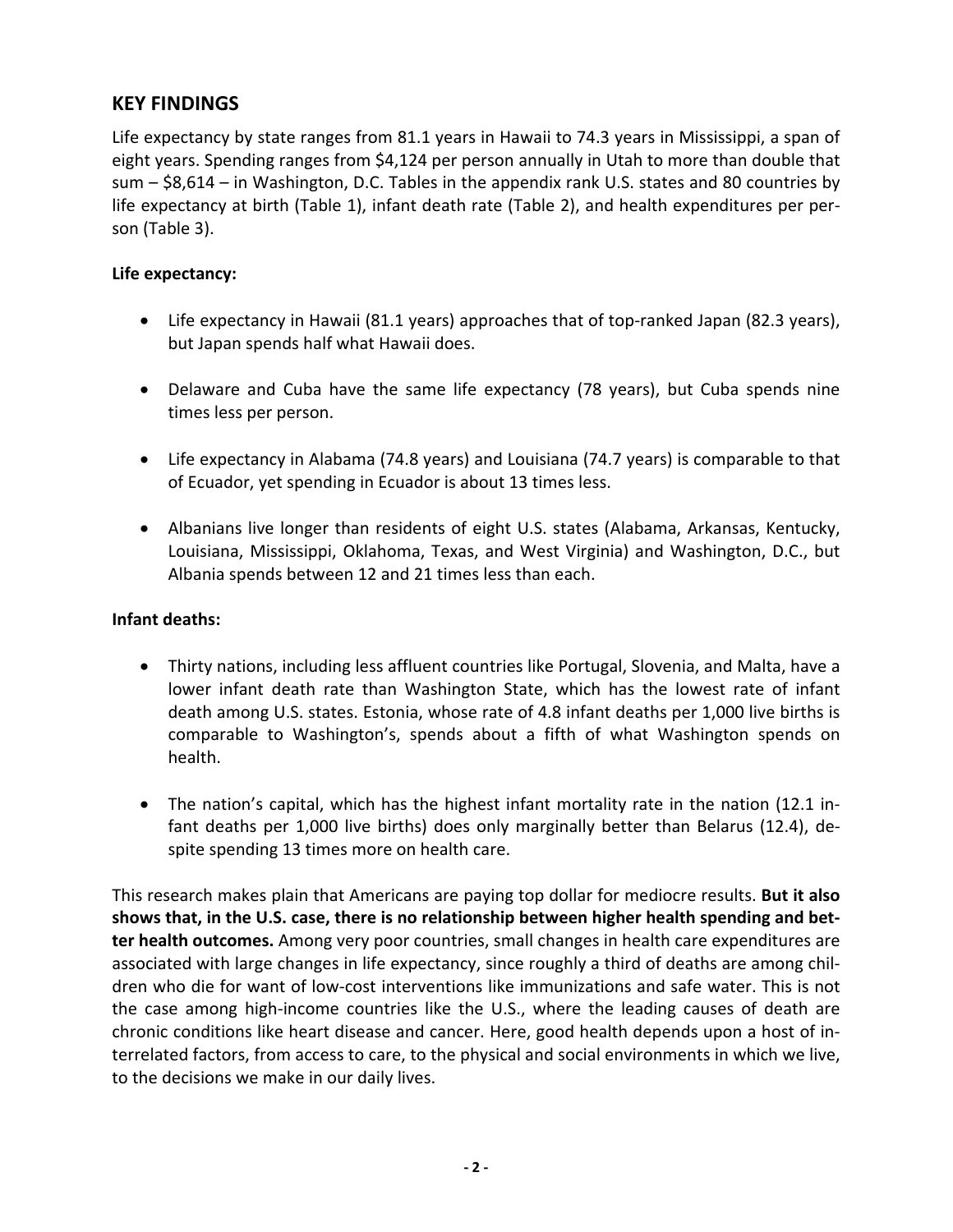## **MANY FACTORS INFLUENCE LIFE EXPECTANCY**

Two states, Minnesota and Mississippi, showcase the many components that fuel life expec‐ tancy gaps.

- **Minnesota** has the second-highest life expectancy in the U.S (80.6 years), a lifespan comparable to that found in France, Sweden, and Spain. Evidence suggests that many factors con‐ tribute to the longevity of Minnesotans. For instance, 91.5% of Minnesotans have health in‐ surance, a higher percentage than in any other state but Massachusetts. Minnesotans also smoke less and exercise more than the national average. And while the state's health spending overall is below the national average, spending on public health, such as childhood immunization, food safety, and cancer screening clinics, is well above the national average.
- **Mississippi** has the nation's lowest life expectancy (73.4 years), a lifespan less than that of Mexico, which spends six times less on health. Nearly one in five Mississippians lack health insurance of some kind, a higher percentage than all but seven other states. Mississippi is second only to West Virginia in diabetes diagnoses, and the prevalence of adult obesity, at a full third of all adults, is 25 percent higher than the national average. Mississippians are also less likely to exercise regularly than the residents of any other state except for their neighbors in Louisiana. Finally, Mississippi has the highest rate of adults over the age of 25 who did not complete high school. Education is one of the strongest drivers of good health: better-educated people tend to practice healthier behaviors, are more informed consumers of medical services, and are more likely to adhere to treatment regimes. And parents with more education tend to be more effective in supporting healthy outcomes for their children.

## **CONCLUSION**

Every health care system in the world has its flaws; there is no perfect way to balance the many trade‐offs such that everyone wins all the time. Some systems require long waits for elective procedures; others do not cover experimental therapies; still others place limits on certain ser‐ vices. Some have explicit rationing systems based on medical need, unlike the U.S., which has a tacit rationing system based on ability to pay.

But quality care doesn't have to cost an arm and a leg. What at least twenty-nine of these flawed, imperfect systems have managed to do is to provide affordable, high‐quality health care to most of the population at a fraction of the U.S. cost and with better results. We must take the first steps without requiring that they be a perfect or final arrangement.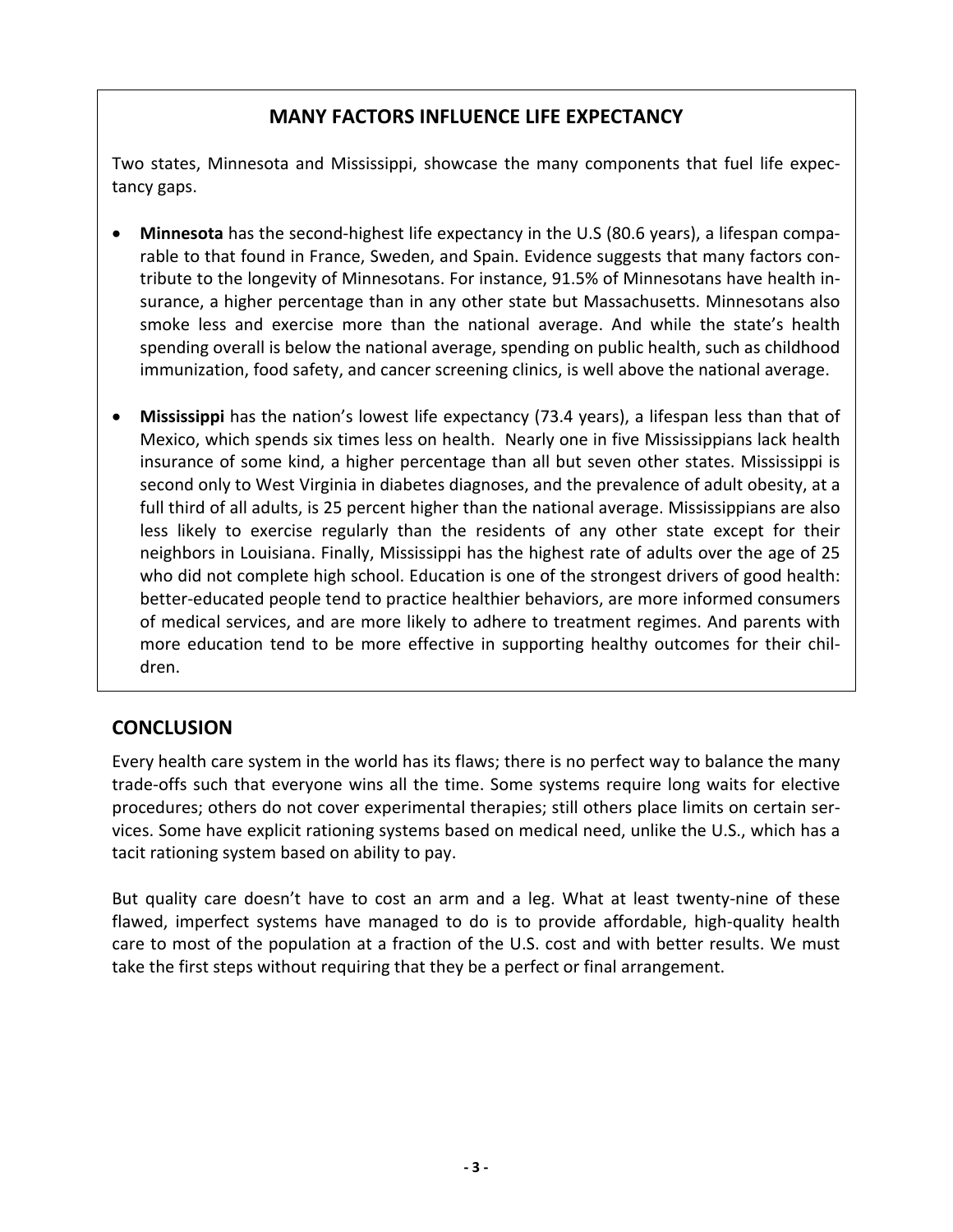### **ABOUT THE AMERICAN HUMAN DEVELOPMENT PROJECT**

The American Human Development Project is dedicated to stimulating fact‐based public debate about and political attention to issues of well‐being and access to opportunity in the United States. The hallmark of this work is the American Human Development Index, a composite measure that reflects what most people believe are basic ingredients of a good life: health, education, and income. The Project is an initiative of the Social Science Research Council made possible through the generous support of the Conrad N. Hilton Foundation and The Lincy Foun‐ dation. For more information, visit [www.measureofamerica.org](http://www.measureofamerica.org/).

#### **Sources:**

Bureau of Labor Statistics. Updated CPI‐U‐RS, All Items and All items less food and energy, 1978‐2009. Available at [http://www.bls.gov/cpi/cpiurs1978\\_2008.pdf](http://www.bls.gov/cpi/cpiurs1978_2008.pdf). Accessed January 10, 2010.

Centers for Disease Control and Prevention. 2008. *Behavioral Risk Factor Surveillance System Survey Data*. Atlanta, Georgia: U.S. Department of Health and Human Services, Centers for Disease Control and Prevention. Available at

[http://www.cdc.gov/brfss/index.htm.](http://www.cdc.gov/brfss/index.htm.%20Accessed%20March%208) Accessed March 8, 2010.

Centers for Medicare and Medicaid Services, Department of Health and Human Services. 2010. *National Health Expenditure Projections 2009‐2019*. Available at [http://www.cms.hhs.gov/NationalHealthExpendData/downloads/](http://www.cms.hhs.gov/NationalHealthExpendData/downloads/proj2009.pdf.%20Accessed%20March%204)

[proj2009.pdf.](http://www.cms.hhs.gov/NationalHealthExpendData/downloads/proj2009.pdf.%20Accessed%20March%204) Accessed March 4, 2010.

Fisher, Elliott S., M.D., M.P.H., Julia P. Bynum, M.D., M.P.H., and Jonathan S. Skinner, Ph.D. 2009. Slowing the Growth of Health Care Costs—Lessons from Regional Variation. *The New England Journal of Medicine.* 360 (9): 849‐849.

The Kaiser Family Foundation, *statehealthfacts.org,* "Health Care Expenditures per Capita by State of Residence, 2004. Health Ex‐ penditure Data, Health Expenditures by State of Residence, Cen‐ ters for Medicare and Medicaid Services, Office of the Actuary, National Health Statistics Group, released September 2007; avail‐ able at

[http://www.cms.hhs.gov/NationalHealthExpendData/downloads/](http://www.cms.hhs.gov/NationalHealthExpendData/downloads/res-us.pdf) res‐[us.pdf](http://www.cms.hhs.gov/NationalHealthExpendData/downloads/res-us.pdf)" Available at

[http://www.statehealthfacts.org/comparemaptable.jsp?ind=596](http://www.statehealthfacts.org/comparemaptable.jsp?ind=596&cat=5) [&cat=5](http://www.statehealthfacts.org/comparemaptable.jsp?ind=596&cat=5). Accessed March 5, 2010.

*,* "Urban Institute and Kaiser Commission on Medicaid and the Uninsured estimates based on the Census Bureau's March 2008 and 2009 Current Population Survey (CPS: Annual Social and Economic Supplements)." Available at

[http://www.statehealthfacts.org/comparetable.jsp?ind=125&cat=](http://www.statehealthfacts.org/comparetable.jsp?ind=125&cat=3) [3](http://www.statehealthfacts.org/comparetable.jsp?ind=125&cat=3). Accessed March 5, 2010.

National Center for Health Statistics. *Bridged‐Race Population* Estimates, United States. July 1<sup>st</sup> Resident Population by State, Age, Sex, Bridged‐race, and Hispanic Origin, 2009. On CDC WON‐ DER Online Database, Vintage 2007.

. *Multiple Cause of Death Files for 2006 with All Countries Coded by NCHS Identified*, 2009 (received by special agreement with the NCHS).

Organization for Economic Cooperation and Development. 2009. *OECD Health Data 2009—Frequently Requested Data*. Available at [http://www.irdes.fr/EcoSante/DownLoad/OECDHealthData\\_Freq](http://www.irdes.fr/EcoSante/DownLoad/OECDHealthData_FrequentlyRequestedData.xls.%20Accessed%20March%209) [uentlyRequestedData.xls.](http://www.irdes.fr/EcoSante/DownLoad/OECDHealthData_FrequentlyRequestedData.xls.%20Accessed%20March%209) Accessed March 9, 2010.

World Bank Group. 2010. *World Development Indicators Online*. Available at [http://go.worldbank.org/6HAYAHG8H0.](http://go.worldbank.org/6HAYAHG8H0) Accessed March 3, 2010.

World Health Organization. 2010. *National Health Accounts*. "Na‐ tional Health Accounts Ratios and Per Capita Levels." Available at [http://www.who.int/entity/nha/country/nha\\_ratios\\_and\\_percapi](http://www.who.int/entity/nha/country/nha_ratios_and_percapita_levels_2002-2006xls.xls) [ta\\_levels\\_2002](http://www.who.int/entity/nha/country/nha_ratios_and_percapita_levels_2002-2006xls.xls)-2006xls.xls. Accessed March 3, 2010.

#### **Notes:**

*Health Expenditure Data* – Health expenditure data by state were calculated by the Kaiser Family Foundation based on data from the Centers for Medicare and Medicaid Services. Data are from 2004, the most recent year available. Health expenditure data by country, including the U.S., were accessed through the World Health Organization (WHO), National Health Accounts. Data are from 2006 and are expressed in Purchasing Power Parity terms. Due to an inconsistency in the World Health Organization data on health expenditures, data for Belgium were taken from the Or‐ ganization for Economic Cooperation and Development's *Health Data 2009 ‐ Frequently Requested Data* document. Dollar amounts from various years were adjusted for inflation using the Consumer Price Index calculated by the Bureau of Labor Statistics and presented in constant 2008 dollars.

*Life Expectancy and Infant Mortality Data* – Life expectancy at birth and infant mortality rates were calculated by the American Human Development Project using raw mortality data obtained from the National Center for Health Statistics at the Centers for Disease Control and Prevention and population data from the CDC WONDER database. Data are from 2006. Health outcomes data for countries other than the U.S. were taken from the World Bank World Development Indicators online database.

*Insurance Coverage Data* – Rates of uninsurance and insurance coverage by type were obtained from Kaiser State Health Facts [\(http://statehealthfacts.org/index.jsp\)](http://statehealthfacts.org/index.jsp). Data are from 2007‐2008 and come from the Urban Institute and Kaiser Commission on Medicaid and the Uninsured estimates based on the Census Bu‐ reau's March 2008 and 2009 Current Population Survey.

*Health Risk Factors Data* ‐ Data on incidence and prevalence of smoking, obesity, diabetes, and physical activity come from the Behavioral Risk Factor Surveillance System, Centers for Disease Control, Department of Health and Human Services [\(http://www.cdc.gov/brfss/index.htm](http://www.cdc.gov/brfss/index.htm)). Data are from 2008 (ex‐ cept physical activity, which is from 2007) and reflect responses from adults 18 and over. "Obese" refers to a body mass index of 30.0 – 99.8. "Physical activity" refers to the percentage of adults who report doing 30 or more minutes of moderate physical activity five or more days per week or vigorous physical activity for 20 or more minutes three or more days per week.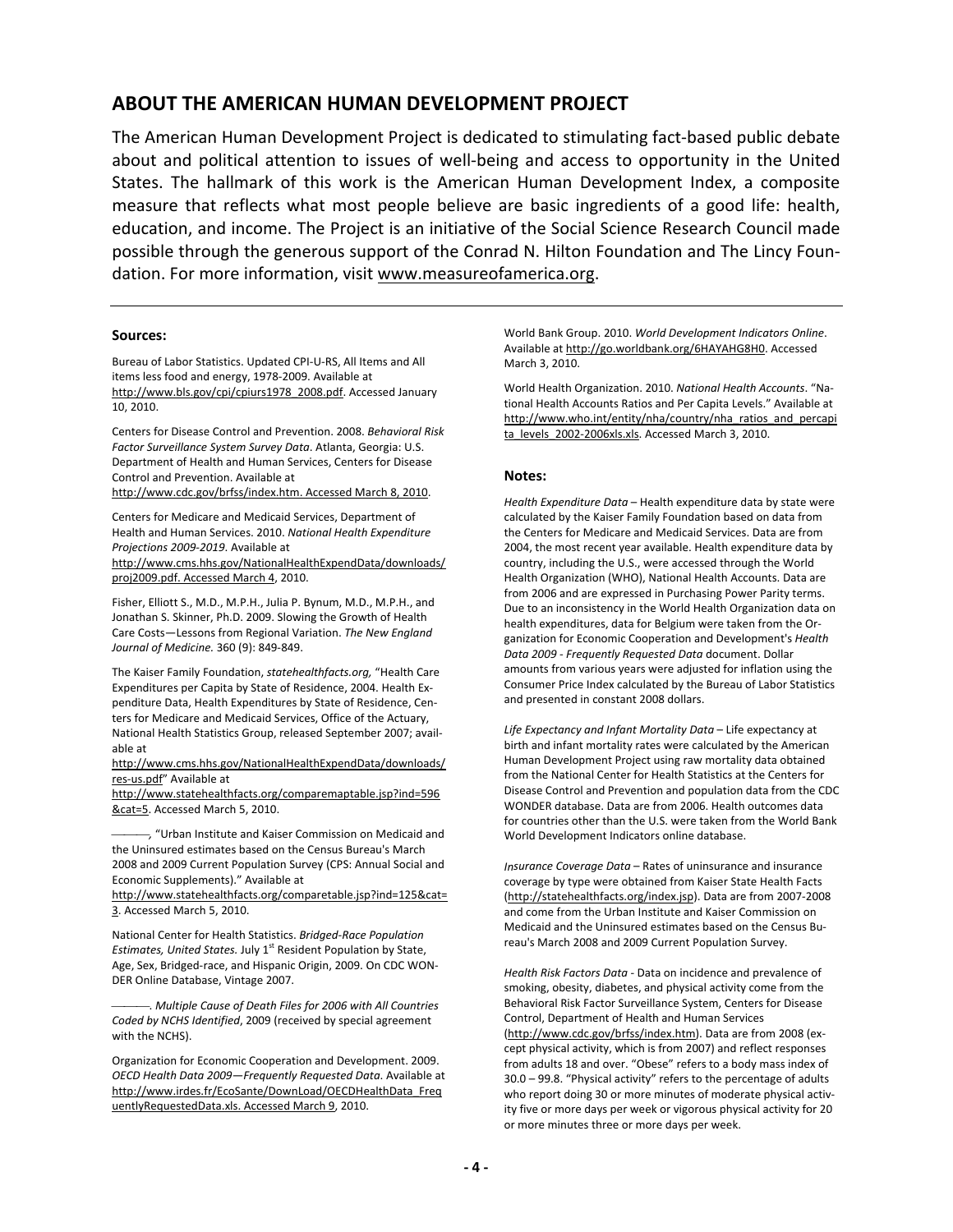### **TABLE I: U.S. STATES AND COUNTRIES RANKED BY LIFE EXPECTANCY AT BIRTH**

| <b>COUNTRY / STATE</b> <sup>a</sup> | <b>HEALTH EXPENDITURE</b><br><b>PER PERSON</b><br>$(2008 \text{ USS})^b$ | LIFE EXPECTANCY<br>AT BIRTH, 2006<br>$(YEARS)^c$ | <b>INFANT DEATH</b><br><b>RATE, 2006</b><br>(PER 1,000 LIVE BIRTHS) <sup>c</sup> |
|-------------------------------------|--------------------------------------------------------------------------|--------------------------------------------------|----------------------------------------------------------------------------------|
| Japan                               | 2,756                                                                    | 82.3                                             | 2.6                                                                              |
| San Marino                          | 3,458                                                                    | 82.2                                             | 3.8                                                                              |
| Switzerland                         | 4,463                                                                    | 81.5                                             | 4.3                                                                              |
| <b>Iceland</b>                      | 3,425                                                                    | 81.2                                             | 1.8                                                                              |
| Hawaii                              | 5,131                                                                    | 81.1                                             | 5.7                                                                              |
| Italy                               | 2,810                                                                    | 81.1                                             | 3.4                                                                              |
| Australia                           | 3,331                                                                    | 81.0                                             | 4.9                                                                              |
| Spain                               | 2,633                                                                    | 80.8                                             | 3.7                                                                              |
| Sweden                              | 3,377                                                                    | 80.8                                             | 2.7                                                                              |
| Minnesota                           | 6,018                                                                    | 80.6                                             | 5.3                                                                              |
| France                              | 3,652                                                                    | 80.6                                             | 3.7                                                                              |
| Canada                              | 3,922                                                                    | 80.4                                             | 5.0                                                                              |
| Norway                              | 4,826                                                                    | 80.3                                             | 3.1                                                                              |
| Israel                              | 2,172                                                                    | 80.3                                             | 4.1                                                                              |
| Singapore                           | 1,640                                                                    | 80.1                                             | 2.3                                                                              |
| New Zealand                         | 2,614                                                                    | 80.0                                             | 5.0                                                                              |
| <b>New York</b>                     | 6,786                                                                    | 80.0                                             | 5.8                                                                              |
| Utah                                | 4,124                                                                    | 79.9                                             | 5.2                                                                              |
| California                          | 4,816                                                                    | 79.9                                             | 5.2                                                                              |
| <b>Massachusetts</b>                | 6,939                                                                    | 79.9                                             | 4.9                                                                              |
| Austria                             | 3,853                                                                    | 79.8                                             | 3.8                                                                              |
| <b>Connecticut</b>                  | 6,588                                                                    | 79.8                                             | 6.3                                                                              |
| <b>New Hampshire</b>                | 5,640                                                                    | 79.8                                             | 5.7                                                                              |
| Netherlands                         | 3,717                                                                    | 79.7                                             | 4.5                                                                              |
| Colorado                            | 4,898                                                                    | 79.7                                             | 5.8                                                                              |
| Washington                          | 5,288                                                                    | 79.6                                             | 4.7                                                                              |
| Vermont                             | 6,302                                                                    | 79.6                                             | 5.8                                                                              |
| lowa                                | 5,587                                                                    | 79.5                                             | 5.2                                                                              |
| <b>Belgium</b>                      | 3,584                                                                    | 79.5                                             | 3.8                                                                              |
| Greece                              | 2,720                                                                    | 79.4                                             | 3.7                                                                              |
| <b>North Dakota</b>                 | 6,031                                                                    | 79.4                                             | 6.0                                                                              |
| Ireland                             | 3,317                                                                    | 79.4                                             | 4.1                                                                              |
| Nebraska                            | 5,814                                                                    | 79.3                                             | 5.7                                                                              |
| Cyprus                              | 2,941                                                                    | 79.3                                             | 3.6                                                                              |
| Wisconsin                           | 5,888                                                                    | 79.3                                             | 6.5                                                                              |
| <b>New Jersey</b>                   | 6,030                                                                    | 79.2                                             | 5.8                                                                              |

| <b>COUNTRY / STATE<sup>a</sup></b> | <b>HEALTH EXPENDITURE</b><br><b>PER PERSON</b><br>$(2008 \text{ USS})^{\text{D}}$ | LIFE EXPECTANCY<br>AT BIRTH, 2006<br>(YEARS) <sup>c</sup> | <b>INFANT DEATH</b><br><b>RATE, 2006</b><br>(PER 1,000 LIVE BIRTHS) <sup>c</sup> |
|------------------------------------|-----------------------------------------------------------------------------------|-----------------------------------------------------------|----------------------------------------------------------------------------------|
| Finland                            | 2,836                                                                             | 79.2                                                      | 3.0                                                                              |
| <b>Rhode Island</b>                | 6,431                                                                             | 79.2                                                      | 6.1                                                                              |
| Luxembourg                         | 5,867                                                                             | 79.2                                                      | 2.7                                                                              |
| <b>Florida</b>                     | 5,694                                                                             | 79.2                                                      | 7.2                                                                              |
| <b>United Kingdom</b>              | 3,006                                                                             | 79.1                                                      | 5.0                                                                              |
| Germany                            | 3,700                                                                             | 79.1                                                      | 3.8                                                                              |
| <b>United Arab Emirates</b>        | 1,505                                                                             | 79.1                                                      | 7.5                                                                              |
| <b>South Dakota</b>                | 5,532                                                                             | 79.1                                                      | 7.2                                                                              |
| Idaho                              | 4,615                                                                             | 79.0                                                      | 6.9                                                                              |
| South Korea                        | 1,567                                                                             | 79.0                                                      | 4.5                                                                              |
| Arizona                            | 4,261                                                                             | 79.0                                                      | 6.5                                                                              |
| Oregon                             | 5,068                                                                             | 78.7                                                      | 5.6                                                                              |
| Costa Rica                         | 832                                                                               | 78.7                                                      | 10.7                                                                             |
| <b>Maine</b>                       | 6,791                                                                             | 78.6                                                      | 6.4                                                                              |
| Malta                              | 4,510                                                                             | 78.5                                                      | 4.5                                                                              |
| Portugal                           | 2,348                                                                             | 78.4                                                      | 3.3                                                                              |
| <b>Illinois</b>                    | 5,496                                                                             | 78.4                                                      | 7.3                                                                              |
| Virginia                           | 5,007                                                                             | 78.4                                                      | 7.3                                                                              |
| <b>United States</b>               | 7,175                                                                             | 78.3                                                      | 6.8                                                                              |
| Chile                              | 736                                                                               | 78.3                                                      | 8.1                                                                              |
| Montana                            | 5,275                                                                             | 78.2                                                      | 6.1                                                                              |
| <b>Texas</b>                       | 4,778                                                                             | 78.2                                                      | 6.3                                                                              |
| Alaska                             | 6,698                                                                             | 78.2                                                      | 7.1                                                                              |
| <b>Denmark</b>                     | 4,029                                                                             | 78.1                                                      | 3.8                                                                              |
| Kansas                             | 5,588                                                                             | 78.1                                                      | 7.5                                                                              |
| Cuba                               | 720                                                                               | 78.0                                                      | 5.2                                                                              |
| <b>Delaware</b>                    | 6,548                                                                             | 78.0                                                      | 8.3                                                                              |
| <b>New Mexico</b>                  | 4,643                                                                             | 78.0                                                      | 5.9                                                                              |
| Maryland                           | 5,805                                                                             | 77.9                                                      | 8.0                                                                              |
| Pennsylvania                       | 6,161                                                                             | 77.9                                                      | 7.9                                                                              |
| Michigan                           | 5,252                                                                             | 77.8                                                      | 7.4                                                                              |
| Slovenia                           | 2,203                                                                             | 77.7                                                      | 3.5                                                                              |
| Kuwait                             | 1,021                                                                             | 77.6                                                      | 9.5                                                                              |
| Ohio                               | 5,945                                                                             | 77.3                                                      | 7.9                                                                              |
| Wyoming                            | 5,468                                                                             | 77.3                                                      | 7.6                                                                              |
| Brunei Darussalam                  | 1,005                                                                             | 77.1                                                      | 8.0                                                                              |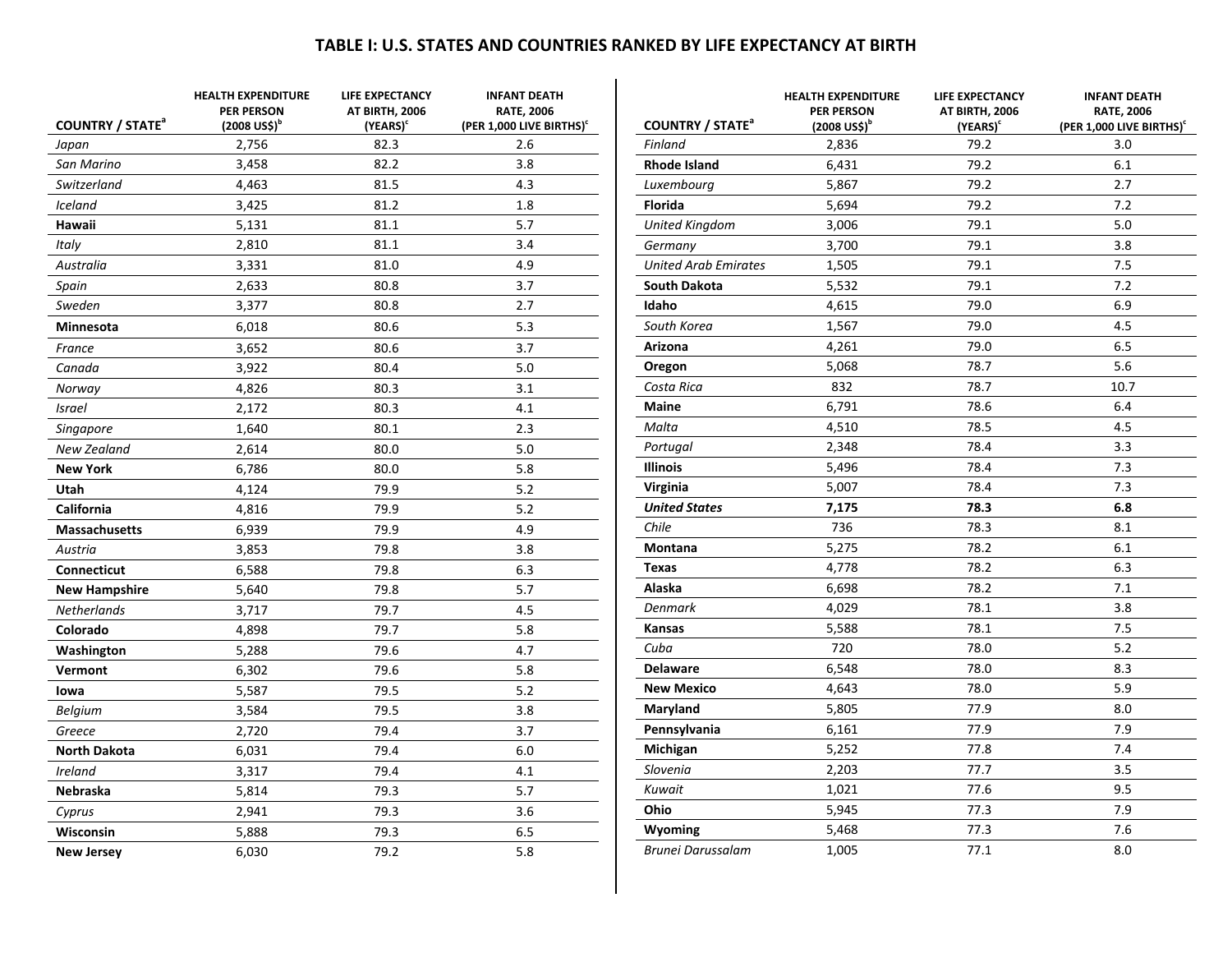### **TABLE I: U.S. STATES AND COUNTRIES RANKED BY LIFE EXPECTANCY AT BIRTH, CONTINUED**

**INFANT DEATHRATE, 2006 (PER 1,000 LIVE BIRTHS)<sup>c</sup>**

| <b>COUNTRY / STATE<sup>a</sup></b> | <b>HEALTH EXPENDITURE</b><br><b>PER PERSON</b><br>$(2008 \text{ US}$ \$) <sup>b</sup> | <b>LIFE EXPECTANCY</b><br>AT BIRTH, 2006<br>(YEARS) <sup>c</sup> | <b>INFANT DEATH</b><br><b>RATE, 2006</b><br>(PER 1,000 LIVE BIRTHS) <sup>c</sup> | <b>COUNTRY / STATE<sup>a</sup></b> | <b>HEALTH EXPENDITURE</b><br><b>PER PERSON</b><br>$(2008 \text{ US}^{\text{th}})^b$ | <b>LIFE EXPECTANCY</b><br>AT BIRTH, 2006<br>(YEARS) <sup>c</sup> | <b>INFANT D</b><br>RATE, 2<br>(PER 1,000 LIV |
|------------------------------------|---------------------------------------------------------------------------------------|------------------------------------------------------------------|----------------------------------------------------------------------------------|------------------------------------|-------------------------------------------------------------------------------------|------------------------------------------------------------------|----------------------------------------------|
| Indiana                            | 5,498                                                                                 | 77.1                                                             | 8.1                                                                              | Slovak Republic                    | 1,366                                                                               | 74.2                                                             | 6.7                                          |
| <b>North Carolina</b>              | 5,390                                                                                 | 77.0                                                             | 8.1                                                                              | Malaysia                           | 581                                                                                 | 74.0                                                             | 9.8                                          |
| <b>Missouri</b>                    | 5,653                                                                                 | 77.0                                                             | 7.6                                                                              | Montenegro                         | 767                                                                                 | 74.0                                                             | 9.2                                          |
| Nevada                             | 4,744                                                                                 | 77.0                                                             | 6.6                                                                              | Macedonia                          | 673                                                                                 | 74.0                                                             | 14.6                                         |
| Georgia                            | 4,776                                                                                 | 76.8                                                             | 8.2                                                                              | Libya                              | 379                                                                                 | 74.0                                                             | 17.0                                         |
| <b>Barbados</b>                    | 1,290                                                                                 | 76.7                                                             | 10.8                                                                             | <b>Tunisia</b>                     | 379                                                                                 | 73.9                                                             | 19.0                                         |
| Czech Republic                     | 1,614                                                                                 | 76.5                                                             | 3.3                                                                              | Syria                              | 175                                                                                 | 73.9                                                             | 15.4                                         |
| <b>South Carolina</b>              | 5,310                                                                                 | 76.4                                                             | 8.8                                                                              | Vietnam                            | 161                                                                                 | 73.7                                                             | 14.9                                         |
| Albania                            | 407                                                                                   | 76.3                                                             | 14.2                                                                             | Venezuela                          | 577                                                                                 | 73.4                                                             | 17.3                                         |
| <b>Belize</b>                      | 355                                                                                   | 76.0                                                             | 21.9                                                                             | Serbia                             | 825                                                                                 | 73.2                                                             | 7.2                                          |
| <b>Arkansas</b>                    | 5,050                                                                                 | 75.9                                                             | 8.6                                                                              | Armenia                            | 241                                                                                 | 73.1                                                             | 23.1                                         |
| Croatia                            | 1,248                                                                                 | 75.9                                                             | 5.2                                                                              | Hungary                            | 1,593                                                                               | 73.1                                                             | 5.9                                          |
| Kentucky                           | 5,684                                                                                 | 75.8                                                             | 7.9                                                                              | <b>Bahamas</b>                     | 1,999                                                                               | 72.9                                                             | 12.6                                         |
| <b>Tennessee</b>                   | 5,674                                                                                 | 75.8                                                             | 8.9                                                                              | Peru                               | 337                                                                                 | 72.8                                                             | 18.9                                         |
| Uruguay                            | 890                                                                                   | 75.7                                                             | 12.7                                                                             | <b>Bulgaria</b>                    | 795                                                                                 | 72.6                                                             | 10.4                                         |
| <b>Oklahoma</b>                    | 5,106                                                                                 | 75.7                                                             | 8.1                                                                              | Colombia                           | 495                                                                                 | 72.6                                                             | 17.6                                         |
| Oman                               | 562                                                                                   | 75.5                                                             | 11.0                                                                             | Estonia                            | 1,023                                                                               | 72.6                                                             | 4.8                                          |
| Panama                             | 788                                                                                   | 75.4                                                             | 18.2                                                                             | Saudi Arabia                       | 769                                                                                 | 72.5                                                             | 20.6                                         |
| <b>West Virginia</b>               | 6,183                                                                                 | 75.3                                                             | 7.5                                                                              | Nicaragua                          | 251                                                                                 | 72.5                                                             | 29.2                                         |
| Poland                             | 981                                                                                   | 75.1                                                             | $6.0\,$                                                                          | <b>Mauritius</b>                   | 521                                                                                 | 72.4                                                             | 12.8                                         |
| <b>District of Columbia</b>        | 8,614                                                                                 | 75.1                                                             | 12.1                                                                             | Jamaica                            | 328                                                                                 | 72.3                                                             | 26.1                                         |
| Argentina                          | 1,287                                                                                 | 75.0                                                             | $\ldots$                                                                         | <b>Sevchelles</b>                  | 994                                                                                 | 72.2                                                             | 11.8                                         |
| Bosnia and Herzegovina             | 658                                                                                   | 74.9                                                             | 12.8                                                                             | Romania                            | 504                                                                                 | 72.2                                                             | 13.6                                         |
| Ecuador                            | 405                                                                                   | 74.8                                                             | 21.0                                                                             | Jordan                             | 465                                                                                 | 72.1                                                             | 21.4                                         |
| Alabama                            | 5,333                                                                                 | 74.8                                                             | 9.2                                                                              | Dominican Republic                 | 405                                                                                 | 72.0                                                             | 31.8                                         |
| Louisiana                          | 5,233                                                                                 | 74.7                                                             | 11.8                                                                             | <b>Brazil</b>                      | 720                                                                                 | 72.0                                                             | 20.7                                         |
| Mexico                             | 831                                                                                   | 74.5                                                             | 29.1                                                                             | Andorra                            | 3,182                                                                               | $\ldots$                                                         | 2.6                                          |
| St. Lucia                          | 634                                                                                   | 74.4                                                             | 13.7                                                                             | Antigua and Barbuda                | 879                                                                                 | $\cdot\cdot$                                                     | 10.0                                         |
| Mississippi                        | 5,254                                                                                 | 74.3                                                             | 10.9                                                                             | Dominica                           | 520                                                                                 | $\ddot{\phantom{a}}$                                             | 9.5                                          |
|                                    |                                                                                       |                                                                  |                                                                                  | Monaco                             | 5,964                                                                               | $\cdot$ .                                                        | 3.3                                          |

<sup>a</sup> Tables 1-3 include all U.S. states plus Washington, D.C. and all independent countries with better life expectancy or infant death rate outcomes than at least the worst‐performing U.S. state. Countries for which no health expenditure data were available were excluded. Countries with outcomes in these two areas that were worse than the worst‐performing U.S. states are given only for context and these tables do not constitute <sup>a</sup> complete global ranking.

<sup>b</sup> Health expenditure data for countries, including the U.S., are from the World Health Organization National Health Accounts and the Organization for Economic Cooperation and Development, 2006. Data are presented in inflation‐ and Purchasing Power Parity‐adjusted 2008 dollars. Health expenditure data for U.S. states are from Kaiser State Health Facts, based on data from the Centers for Medicare & Medicaid Services. Most recent data are from 2004, presented in inflation‐adjusted 2008 dollars.

<sup>c</sup> Life expectancy and infant mortality estimates for countries from the World Bank World Development Indicators Database. Data are from 2006 or most recent year available. Life expectancy and infant mortality data for the U.S. and for individual U.S. states calculated by the American Human Development Project using raw mortality data from the Centers for Disease Control, National Center for Health Statistics and population data from the CDC WONDER database. Data are from 2006.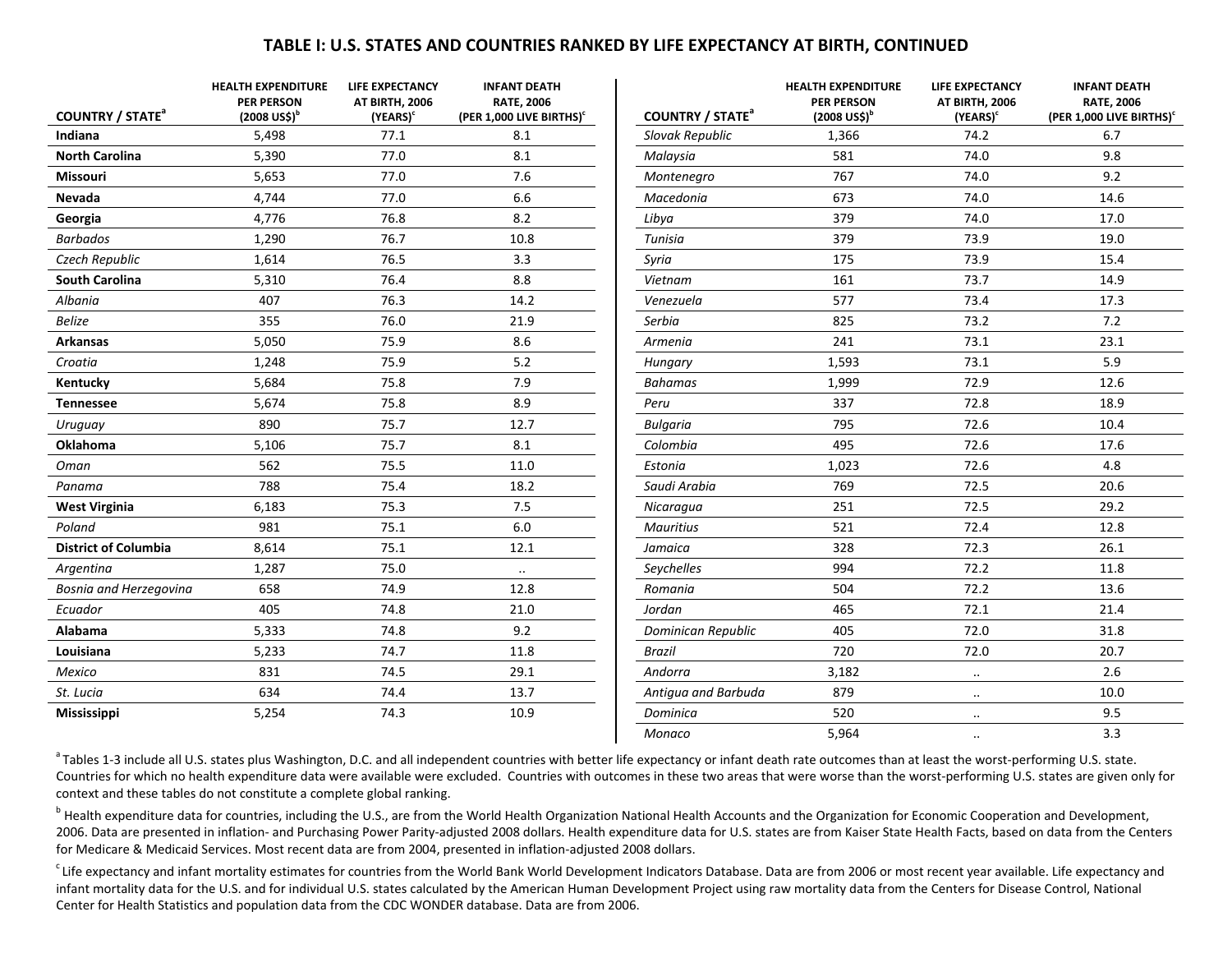### **TABLE 2: U.S. STATES AND COUNTRIES RANKED BY INFANT DEATH RATE**

| <b>COUNTRY / STATE<sup>a</sup></b> | <b>HEALTH EXPENDITURE</b><br><b>PER PERSON</b><br>$(2008 \text{ USS})^b$ | LIFE EXPECTANCY<br>AT BIRTH, 2006<br>(YEARS) <sup>c</sup> | <b>INFANT DEATH</b><br><b>RATE, 2006</b><br>(PER 1,000 LIVE BIRTHS) <sup>c</sup> | <b>COUNTRY / STATE</b> <sup>a</sup> | <b>HEALTH EXPENDITURE</b><br><b>PER PERSON</b><br>$(2008 \text{ USS})^b$ | <b>LIFE EXPECTANCY</b><br>AT BIRTH, 2006<br>(YEARS) | <b>INFANT DEATH</b><br><b>RATE, 2006</b><br>(PER 1,000 LIVE BIRTHS) <sup>c</sup> |
|------------------------------------|--------------------------------------------------------------------------|-----------------------------------------------------------|----------------------------------------------------------------------------------|-------------------------------------|--------------------------------------------------------------------------|-----------------------------------------------------|----------------------------------------------------------------------------------|
| Iceland                            | 3,425                                                                    | 81.2                                                      | 1.8                                                                              | Cuba                                | 720                                                                      | 78.0                                                | 5.2                                                                              |
| <b>Singapore</b>                   | 1,640                                                                    | 80.1                                                      | 2.3                                                                              | Croatia                             | 1,248                                                                    | 75.9                                                | 5.2                                                                              |
| Japan                              | 2,756                                                                    | 82.3                                                      | 2.6                                                                              | Utah                                | 4,124                                                                    | 79.9                                                | $5.2$                                                                            |
| Andorra                            | 3,182                                                                    | $\ldots$                                                  | 2.6                                                                              | lowa                                | 5,587                                                                    | 79.5                                                | 5.2                                                                              |
| Sweden                             | 3,377                                                                    | 80.8                                                      | 2.7                                                                              | Minnesota                           | 6,018                                                                    | 80.6                                                | 5.3                                                                              |
| Luxembourg                         | 5,867                                                                    | 79.2                                                      | 2.7                                                                              | Oregon                              | 5,068                                                                    | 78.7                                                | 5.6                                                                              |
| Finland                            | 2,836                                                                    | 79.2                                                      | 3.0                                                                              | <b>New Hampshire</b>                | 5,640                                                                    | 79.8                                                | 5.7                                                                              |
| Norway                             | 4,826                                                                    | 80.3                                                      | 3.1                                                                              | Nebraska                            | 5,814                                                                    | 79.3                                                | 5.7                                                                              |
| Portugal                           | 2,348                                                                    | 78.4                                                      | 3.3                                                                              | Hawaii                              | 5,131                                                                    | 81.1                                                | 5.7                                                                              |
| Czech Republic                     | 1,614                                                                    | 76.5                                                      | 3.3                                                                              | <b>New York</b>                     | 6,786                                                                    | 80.0                                                | 5.8                                                                              |
| Monaco                             | 5,964                                                                    | $\ddotsc$                                                 | 3.3                                                                              | Colorado                            | 4,898                                                                    | 79.7                                                | 5.8                                                                              |
| Italy                              | 2,810                                                                    | 81.1                                                      | 3.4                                                                              | <b>New Jersey</b>                   | 6,030                                                                    | 79.2                                                | 5.8                                                                              |
| Slovenia                           | 2,203                                                                    | 77.7                                                      | 3.5                                                                              | Vermont                             | 6,302                                                                    | 79.6                                                | 5.8                                                                              |
| Cyprus                             | 2,941                                                                    | 79.3                                                      | 3.6                                                                              | Hungary                             | 1,593                                                                    | 73.1                                                | 5.9                                                                              |
| Spain                              | 2,633                                                                    | 80.8                                                      | 3.7                                                                              | <b>New Mexico</b>                   | 4,643                                                                    | 78.0                                                | 5.9                                                                              |
| France                             | 3,652                                                                    | 80.6                                                      | 3.7                                                                              | <b>North Dakota</b>                 | 6,031                                                                    | 79.4                                                | 6.0                                                                              |
| Greece                             | 2,720                                                                    | 79.4                                                      | 3.7                                                                              | Poland                              | 981                                                                      | 75.1                                                | 6.0                                                                              |
| San Marino                         | 3,458                                                                    | 82.2                                                      | 3.8                                                                              | <b>Montana</b>                      | 5,275                                                                    | 78.2                                                | 6.1                                                                              |
| Austria                            | 3,853                                                                    | 79.8                                                      | 3.8                                                                              | <b>Rhode Island</b>                 | 6,431                                                                    | 79.2                                                | 6.1                                                                              |
| <b>Belgium</b>                     | 3,584                                                                    | 79.5                                                      | 3.8                                                                              | <b>Texas</b>                        | 4,778                                                                    | 78.2                                                | 6.3                                                                              |
| Germany                            | 3,700                                                                    | 79.1                                                      | 3.8                                                                              | Connecticut                         | 6,588                                                                    | 79.8                                                | 6.3                                                                              |
| Denmark                            | 4,029                                                                    | 78.1                                                      | 3.8                                                                              | <b>Maine</b>                        | 6,791                                                                    | 78.6                                                | 6.4                                                                              |
| <b>Israel</b>                      | 2,172                                                                    | 80.3                                                      | 4.1                                                                              | Wisconsin                           | 5,888                                                                    | 79.3                                                | 6.5                                                                              |
| Ireland                            | 3,317                                                                    | 79.4                                                      | 4.1                                                                              | Arizona                             | 4,261                                                                    | 79.0                                                | 6.5                                                                              |
| Switzerland                        | 4,463                                                                    | 81.5                                                      | 4.3                                                                              | Nevada                              | 4,744                                                                    | 77.0                                                | 6.6                                                                              |
| <b>Netherlands</b>                 | 3,717                                                                    | 79.7                                                      | 4.5                                                                              | Slovak Republic                     | 1,366                                                                    | 74.2                                                | 6.7                                                                              |
| Malta                              | 4,510                                                                    | 78.5                                                      | 4.5                                                                              | <b>United States</b>                | 7,175                                                                    | 78.3                                                | 6.8                                                                              |
| South Korea                        | 1,567                                                                    | 79.0                                                      | 4.5                                                                              | Idaho                               | 4,615                                                                    | 79.0                                                | 6.9                                                                              |
| Washington                         | 5,288                                                                    | 79.6                                                      | 4.7                                                                              | Alaska                              | 6,698                                                                    | 78.2                                                | 7.1                                                                              |
| Estonia                            | 1,023                                                                    | 72.6                                                      | 4.8                                                                              | <b>South Dakota</b>                 | 5,532                                                                    | 79.1                                                | 7.2                                                                              |
| Australia                          | 3,331                                                                    | 81.0                                                      | 4.9                                                                              | Serbia                              | 825                                                                      | 73.2                                                | 7.2                                                                              |
| <b>Massachusetts</b>               | 6,939                                                                    | 79.9                                                      | 4.9                                                                              | <b>Florida</b>                      | 5,694                                                                    | 79.2                                                | 7.2                                                                              |
| Canada                             | 3,922                                                                    | 80.4                                                      | 5.0                                                                              | Virginia                            | 5,007                                                                    | 78.4                                                | 7.3                                                                              |
| New Zealand                        | 2,614                                                                    | 80.0                                                      | 5.0                                                                              | <b>Illinois</b>                     | 5,496                                                                    | 78.4                                                | 7.3                                                                              |
| <b>United Kingdom</b>              | 3,006                                                                    | 79.1                                                      | 5.0                                                                              | Michigan                            | 5,252                                                                    | 77.8                                                | 7.4                                                                              |
| California                         | 4,816                                                                    | 79.9                                                      | 5.2                                                                              | <b>Kansas</b>                       | 5,588                                                                    | 78.1                                                | 7.5                                                                              |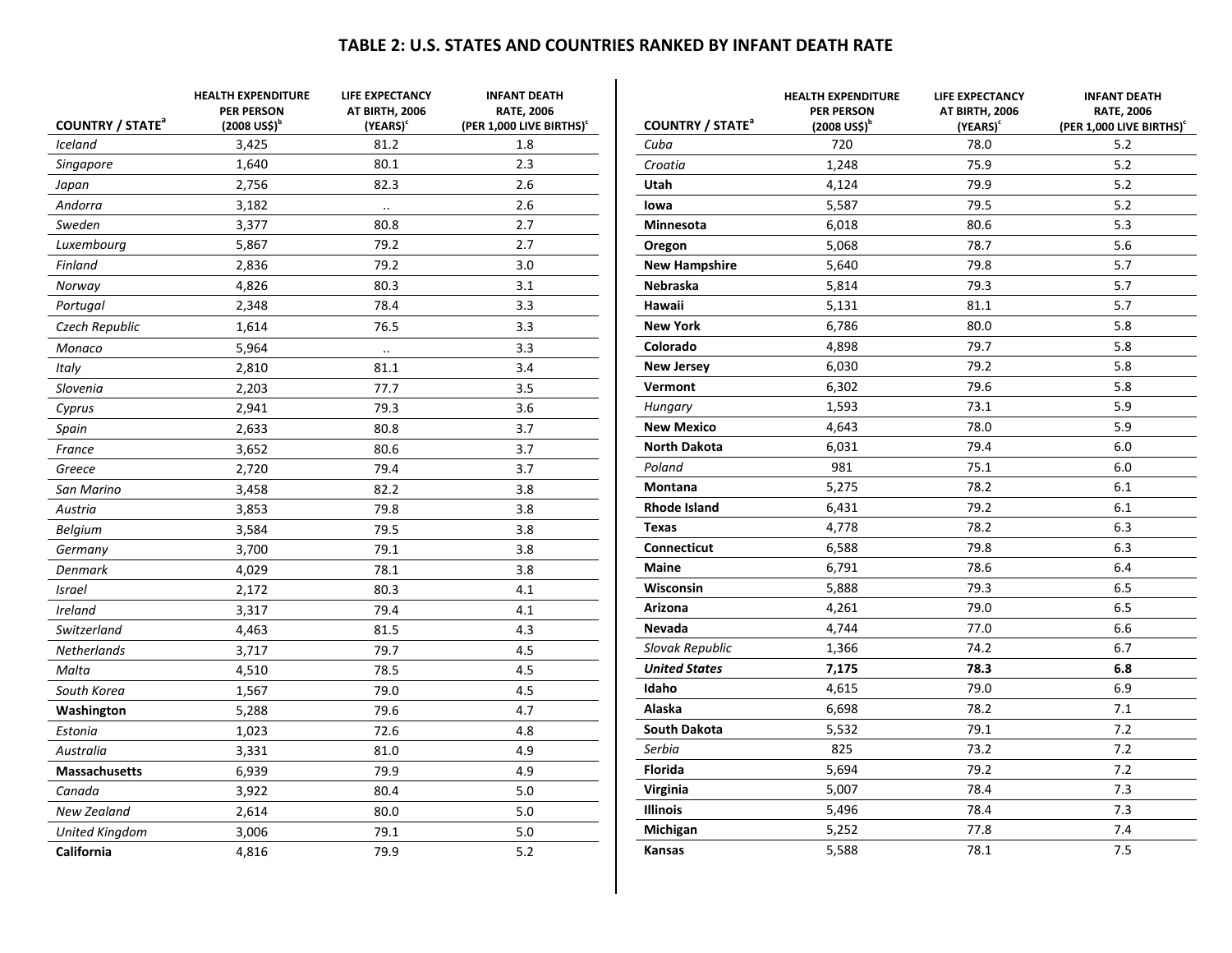### **TABLE 2: U.S. STATES AND COUNTRIES RANKED BY INFANT DEATH RATE, CONTINUED**

| <b>COUNTRY / STATE<sup>a</sup></b> | <b>HEALTH EXPENDITURE</b><br><b>PER PERSON</b><br>$(2008 \text{ US}$ \$) <sup>b</sup> | LIFE EXPECTANCY<br>AT BIRTH, 2006<br>(YEARS) <sup>c</sup> | <b>INFANT DEATH</b><br><b>RATE, 2006</b><br>(PER 1,000 LIVE BIRTHS) <sup>c</sup> | <b>COUNTRY / STATE<sup>a</sup></b> |
|------------------------------------|---------------------------------------------------------------------------------------|-----------------------------------------------------------|----------------------------------------------------------------------------------|------------------------------------|
| <b>United Arab Emirates</b>        | 1,505                                                                                 | 79.1                                                      | 7.5                                                                              | Louisiana                          |
| <b>West Virginia</b>               | 6,183                                                                                 | 75.3                                                      | 7.5                                                                              | Seychelles                         |
| <b>Missouri</b>                    | 5,653                                                                                 | 77.0                                                      | 7.6                                                                              | <b>District of Columbia</b>        |
| Wyoming                            | 5,468                                                                                 | 77.3                                                      | 7.6                                                                              | <b>Bahamas</b>                     |
| Pennsylvania                       | 6,161                                                                                 | 77.9                                                      | 7.9                                                                              | Uruguay                            |
| Kentucky                           | 5,684                                                                                 | 75.8                                                      | 7.9                                                                              | <b>Bosnia and Herzegoving</b>      |
| Ohio                               | 5,945                                                                                 | 77.3                                                      | 7.9                                                                              | <b>Mauritius</b>                   |
| Maryland                           | 5,805                                                                                 | 77.9                                                      | 8.0                                                                              | Romania                            |
| <b>Brunei Darussalam</b>           | 1,005                                                                                 | 77.1                                                      | 8.0                                                                              | St. Lucia                          |
| <b>North Carolina</b>              | 5,390                                                                                 | 77.0                                                      | 8.1                                                                              | Albania                            |
| <b>Oklahoma</b>                    | 5,106                                                                                 | 75.7                                                      | 8.1                                                                              | Macedonia                          |
| Indiana                            | 5,498                                                                                 | 77.1                                                      | 8.1                                                                              | Vietnam                            |
| Chile                              | 736                                                                                   | 78.3                                                      | 8.1                                                                              | Syria                              |
| Georgia                            | 4,776                                                                                 | 76.8                                                      | 8.2                                                                              | Libya                              |
| <b>Delaware</b>                    | 6,548                                                                                 | 78.0                                                      | 8.3                                                                              | Venezuela                          |
| <b>Arkansas</b>                    | 5,050                                                                                 | 75.9                                                      | 8.6                                                                              | Colombia                           |
| <b>South Carolina</b>              | 5,310                                                                                 | 76.4                                                      | 8.8                                                                              | Panama                             |
| <b>Tennessee</b>                   | 5,674                                                                                 | 75.8                                                      | 8.9                                                                              | Peru                               |
| Alabama                            | 5,333                                                                                 | 74.8                                                      | 9.2                                                                              | Tunisia                            |
| Montenegro                         | 767                                                                                   | 74.0                                                      | 9.2                                                                              | Saudi Arabia                       |
| Kuwait                             | 1,021                                                                                 | 77.6                                                      | 9.5                                                                              | <b>Brazil</b>                      |
| Dominica                           | 520                                                                                   |                                                           | 9.5                                                                              | Ecuador                            |
| Malaysia                           | 581                                                                                   | 74.0                                                      | 9.8                                                                              | Jordan                             |
| Antiqua and Barbuda                | 879                                                                                   | $\ddotsc$                                                 | 10.0                                                                             | <b>Belize</b>                      |
| <b>Bulgaria</b>                    | 795                                                                                   | 72.6                                                      | 10.4                                                                             | Armenia                            |
| Costa Rica                         | 832                                                                                   | 78.7                                                      | 10.7                                                                             | Jamaica                            |
| <b>Barbados</b>                    | 1,290                                                                                 | 76.7                                                      | 10.8                                                                             | Mexico                             |
| <b>Mississippi</b>                 | 5,254                                                                                 | 74.3                                                      | 10.9                                                                             | Nicaragua                          |
| Oman                               | 562                                                                                   | 75.5                                                      | 11.0                                                                             | Dominican Republic                 |

|                                    | <b>HEALTH EXPENDITURE</b>           | <b>LIFE EXPECTANCY</b> | <b>INFANT DEATH</b>                  |
|------------------------------------|-------------------------------------|------------------------|--------------------------------------|
|                                    | <b>PER PERSON</b>                   | AT BIRTH, 2006         | <b>RATE, 2006</b>                    |
| <b>COUNTRY / STATE<sup>a</sup></b> | $(2008 \text{ US}^{\circ})^{\circ}$ | (YEARS) <sup>c</sup>   | (PER 1,000 LIVE BIRTHS) <sup>c</sup> |
| Louisiana                          | 5,233                               | 74.7                   | 11.8                                 |
| Seychelles                         | 994                                 | 72.2                   | 11.8                                 |
| <b>District of Columbia</b>        | 8,614                               | 75.1                   | 12.1                                 |
| <b>Bahamas</b>                     | 1,999                               | 72.9                   | 12.6                                 |
| Uruguay                            | 890                                 | 75.7                   | 12.7                                 |
| Bosnia and Herzegovina             | 658                                 | 74.9                   | 12.8                                 |
| <b>Mauritius</b>                   | 521                                 | 72.4                   | 12.8                                 |
| Romania                            | 504                                 | 72.2                   | 13.6                                 |
| St. Lucia                          | 634                                 | 74.4                   | 13.7                                 |
| Albania                            | 407                                 | 76.3                   | 14.2                                 |
| Macedonia                          | 673                                 | 74.0                   | 14.6                                 |
| Vietnam                            | 161                                 | 73.7                   | 14.9                                 |
| Syria                              | 175                                 | 73.9                   | 15.4                                 |
| Libya                              | 379                                 | 74.0                   | 17.0                                 |
| Venezuela                          | 577                                 | 73.4                   | 17.3                                 |
| Colombia                           | 495                                 | 72.6                   | 17.6                                 |
| Panama                             | 788                                 | 75.4                   | 18.2                                 |
| Peru                               | 337                                 | 72.8                   | 18.9                                 |
| Tunisia                            | 379                                 | 73.9                   | 19.0                                 |
| Saudi Arabia                       | 769                                 | 72.5                   | 20.6                                 |
| <b>Brazil</b>                      | 720                                 | 72.0                   | 20.7                                 |
| Ecuador                            | 405                                 | 74.8                   | 21.0                                 |
| Jordan                             | 465                                 | 72.1                   | 21.4                                 |
| <b>Belize</b>                      | 355                                 | 76.0                   | 21.9                                 |
| Armenia                            | 241                                 | 73.1                   | 23.1                                 |
| Jamaica                            | 328                                 | 72.3                   | 26.1                                 |
| Mexico                             | 831                                 | 74.5                   | 29.1                                 |
| Nicaragua                          | 251                                 | 72.5                   | 29.2                                 |
| Dominican Republic                 | 405                                 | 72.0                   | 31.8                                 |
| Argentina                          | 1,287                               | 75.0                   | $\cdot \cdot$                        |

<sup>a</sup> Tables 1-3 include all U.S. states plus Washington, D.C. and all independent countries with better life expectancy or infant death rate outcomes than at least the worst‐performing U.S. state. Countries for which no health expenditure data were available were excluded. Countries with outcomes in these two areas that were worse than the worst‐performing U.S. states are given only for context and these tables do not constitute <sup>a</sup> complete global ranking.

<sup>b</sup> Health expenditure data for countries, including the U.S., are from the World Health Organization National Health Accounts and the Organization for Economic Cooperation and Development, 2006. Data are presented in inflation‐ and Purchasing Power Parity‐adjusted 2008 dollars. Health expenditure data for U.S. states are from Kaiser State Health Facts, based on data from the Centers for Medicare & Medicaid Services. Most recent data are from 2004, presented in inflation‐adjusted 2008 dollars.

<sup>c</sup> Life expectancy and infant mortality estimates for countries from the World Bank World Development Indicators Database. Data are from 2006 or most recent year available. Life expectancy and infant mortality data for the U.S. and for individual U.S. states calculated by the American Human Development Project using raw mortality data from the Centers for Disease Control, National Center for Health Statistics and population data from the CDC WONDER database. Data are from 2006.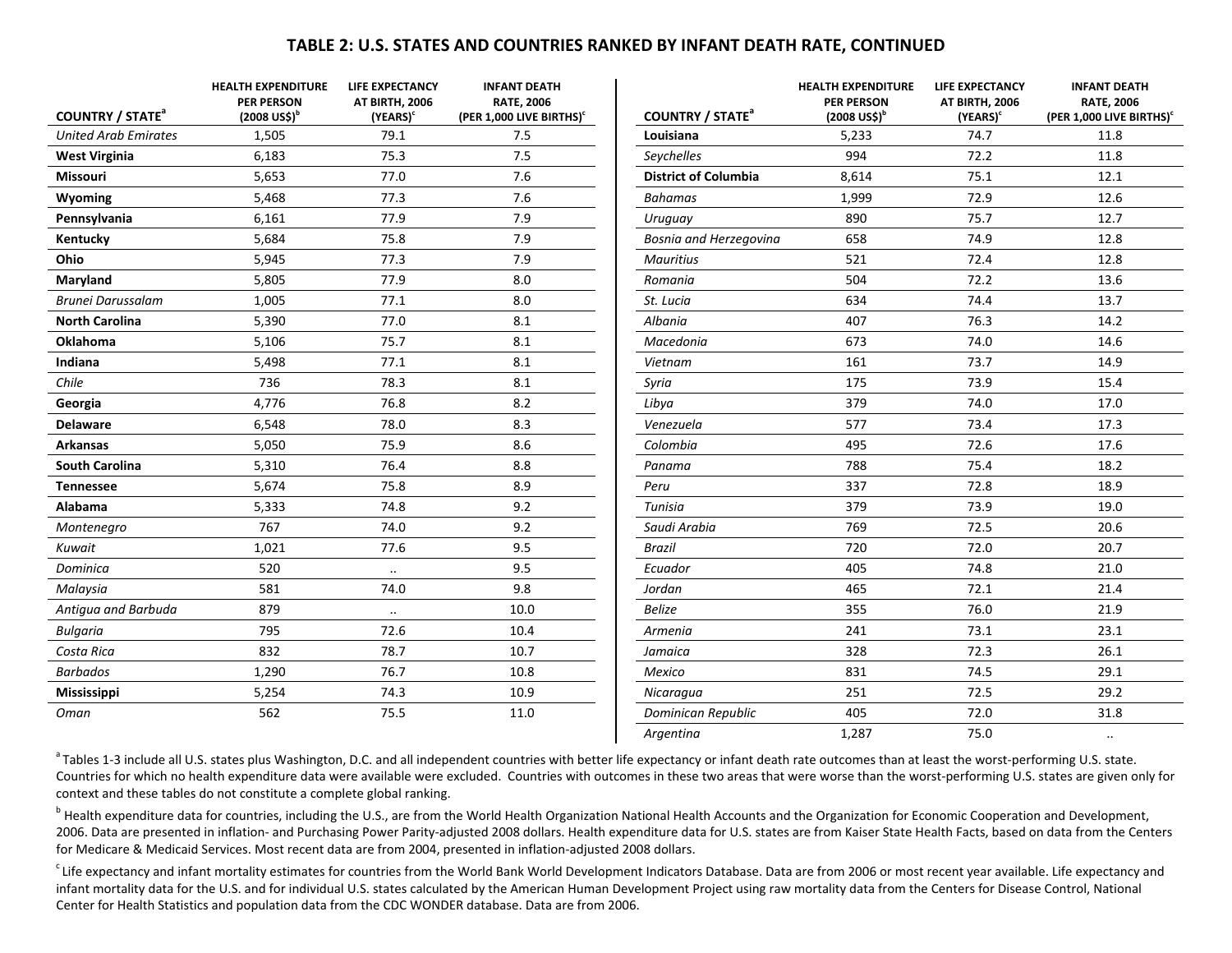### **TABLE 3: U.S. STATES AND COUNTRIES RANKED BY HEALTH EXPENDITURE PER PERSON**

|                                                                   | <b>HEALTH EXPENDITURE</b><br><b>PER PERSON</b> | <b>LIFE EXPECTANCY</b><br>AT BIRTH, 2006 | <b>INFANT DEATH</b><br><b>RATE, 2006</b>     |                                                      | <b>HEALTH EXPENDITURE</b><br><b>PER PERSON</b> | <b>LIFE EXPECTANCY</b><br>AT BIRTH, 2006 | <b>INFANT DEATH</b><br><b>RATE, 2006</b>    |
|-------------------------------------------------------------------|------------------------------------------------|------------------------------------------|----------------------------------------------|------------------------------------------------------|------------------------------------------------|------------------------------------------|---------------------------------------------|
| <b>COUNTRY / STATE<sup>a</sup></b><br><b>District of Columbia</b> | $(2008 \text{ USS})^b$<br>8,614                | (YEARS) <sup>c</sup><br>75.1             | (PER 1,000 LIVE BIRTHS) <sup>c</sup><br>12.1 | <b>COUNTRY / STATE<sup>ª</sup></b><br><b>Montana</b> | $(2008 \text{ USS})^b$<br>5,275                | (YEARS)<br>78.2                          | (PER 1,000 LIVE BIRTHS) <sup>c</sup><br>6.1 |
| <b>United States</b>                                              | 7,175                                          | 78.3                                     | 6.8                                          |                                                      | 5,254                                          | 74.3                                     | 10.9                                        |
| <b>Massachusetts</b>                                              | 6,939                                          | 79.9                                     | 4.9                                          | Mississippi                                          | 5,252                                          | 77.8                                     | 7.4                                         |
| <b>Maine</b>                                                      | 6,791                                          | 78.6                                     | 6.4                                          | Michigan                                             |                                                |                                          |                                             |
|                                                                   |                                                |                                          |                                              | Louisiana                                            | 5,233                                          | 74.7<br>81.1                             | 11.8<br>5.7                                 |
| <b>New York</b>                                                   | 6,786                                          | 80.0<br>78.2                             | 5.8<br>7.1                                   | Hawaii                                               | 5,131                                          |                                          |                                             |
| Alaska                                                            | 6,698                                          |                                          |                                              | Oklahoma                                             | 5,106                                          | 75.7                                     | 8.1                                         |
| <b>Connecticut</b>                                                | 6,588                                          | 79.8                                     | 6.3                                          | Oregon                                               | 5,068                                          | 78.7                                     | 5.6                                         |
| <b>Delaware</b>                                                   | 6,548                                          | 78.0                                     | 8.3                                          | <b>Arkansas</b>                                      | 5,050                                          | 75.9                                     | 8.6                                         |
| <b>Rhode Island</b>                                               | 6,431                                          | 79.2                                     | 6.1                                          | Virginia                                             | 5,007                                          | 78.4                                     | 7.3                                         |
| Vermont                                                           | 6,302                                          | 79.6                                     | 5.8                                          | Colorado                                             | 4,898                                          | 79.7                                     | 5.8                                         |
| <b>West Virginia</b>                                              | 6,183                                          | 75.3                                     | 7.5                                          | Norway                                               | 4,826                                          | 80.3                                     | 3.1                                         |
| Pennsylvania                                                      | 6,161                                          | 77.9                                     | 7.9                                          | California                                           | 4,816                                          | 79.9                                     | 5.2                                         |
| <b>North Dakota</b>                                               | 6,031                                          | 79.4                                     | 6.0                                          | <b>Texas</b>                                         | 4,778                                          | 78.2                                     | 6.3                                         |
| <b>New Jersey</b>                                                 | 6,030                                          | 79.2                                     | 5.8                                          | Georgia                                              | 4,776                                          | 76.8                                     | 8.2                                         |
| Minnesota                                                         | 6,018                                          | 80.6                                     | 5.3                                          | Nevada                                               | 4,744                                          | 77.0                                     | 6.6                                         |
| Monaco                                                            | 5,964                                          | $\ddot{\phantom{0}}$                     | 3.3                                          | <b>New Mexico</b>                                    | 4,643                                          | 78.0                                     | 5.9                                         |
| Ohio                                                              | 5,945                                          | 77.3                                     | 7.9                                          | Idaho                                                | 4,615                                          | 79.0                                     | 6.9                                         |
| Wisconsin                                                         | 5,888                                          | 79.3                                     | 6.5                                          | Malta                                                | 4,510                                          | 78.5                                     | 4.5                                         |
| Luxembourg                                                        | 5,867                                          | 79.2                                     | 2.7                                          | Switzerland                                          | 4,463                                          | 81.5                                     | 4.3                                         |
| Nebraska                                                          | 5,814                                          | 79.3                                     | 5.7                                          | Arizona                                              | 4,261                                          | 79.0                                     | 6.5                                         |
| Maryland                                                          | 5,805                                          | 77.9                                     | 8.0                                          | Utah                                                 | 4,124                                          | 79.9                                     | 5.2                                         |
| <b>Florida</b>                                                    | 5,694                                          | 79.2                                     | 7.2                                          | Denmark                                              | 4,029                                          | 78.1                                     | 3.8                                         |
| Kentucky                                                          | 5,684                                          | 75.8                                     | 7.9                                          | Canada                                               | 3,922                                          | 80.4                                     | 5.0                                         |
| <b>Tennessee</b>                                                  | 5,674                                          | 75.8                                     | 8.9                                          | Austria                                              | 3,853                                          | 79.8                                     | 3.8                                         |
| <b>Missouri</b>                                                   | 5,653                                          | 77.0                                     | 7.6                                          | <b>Netherlands</b>                                   | 3,717                                          | 79.7                                     | 4.5                                         |
| <b>New Hampshire</b>                                              | 5,640                                          | 79.8                                     | 5.7                                          | Germany                                              | 3,700                                          | 79.1                                     | 3.8                                         |
| Kansas                                                            | 5,588                                          | 78.1                                     | 7.5                                          | France                                               | 3,652                                          | 80.6                                     | 3.7                                         |
| lowa                                                              | 5,587                                          | 79.5                                     | 5.2                                          | <b>Belgium</b>                                       | 3,584                                          | 79.5                                     | 3.8                                         |
| <b>South Dakota</b>                                               | 5,532                                          | 79.1                                     | 7.2                                          | San Marino                                           | 3,458                                          | 82.2                                     | 3.8                                         |
| Indiana                                                           | 5,498                                          | 77.1                                     | 8.1                                          | <b>Iceland</b>                                       | 3,425                                          | 81.2                                     | 1.8                                         |
| <b>Illinois</b>                                                   | 5,496                                          | 78.4                                     | 7.3                                          | Sweden                                               | 3,377                                          | 80.8                                     | 2.7                                         |
| Wyoming                                                           | 5,468                                          | 77.3                                     | 7.6                                          | Australia                                            | 3,331                                          | 81.0                                     | 4.9                                         |
| <b>North Carolina</b>                                             | 5,390                                          | 77.0                                     | 8.1                                          | Ireland                                              | 3,317                                          | 79.4                                     | 4.1                                         |
| Alabama                                                           | 5,333                                          | 74.8                                     | 9.2                                          | Andorra                                              | 3,182                                          | $\ddot{\phantom{a}}$                     | 2.6                                         |
| <b>South Carolina</b>                                             | 5,310                                          | 76.4                                     | 8.8                                          | <b>United Kingdom</b>                                | 3,006                                          | 79.1                                     | 5.0                                         |
| Washington                                                        | 5,288                                          | 79.6                                     | 4.7                                          | Cyprus                                               | 2,941                                          | 79.3                                     | 3.6                                         |